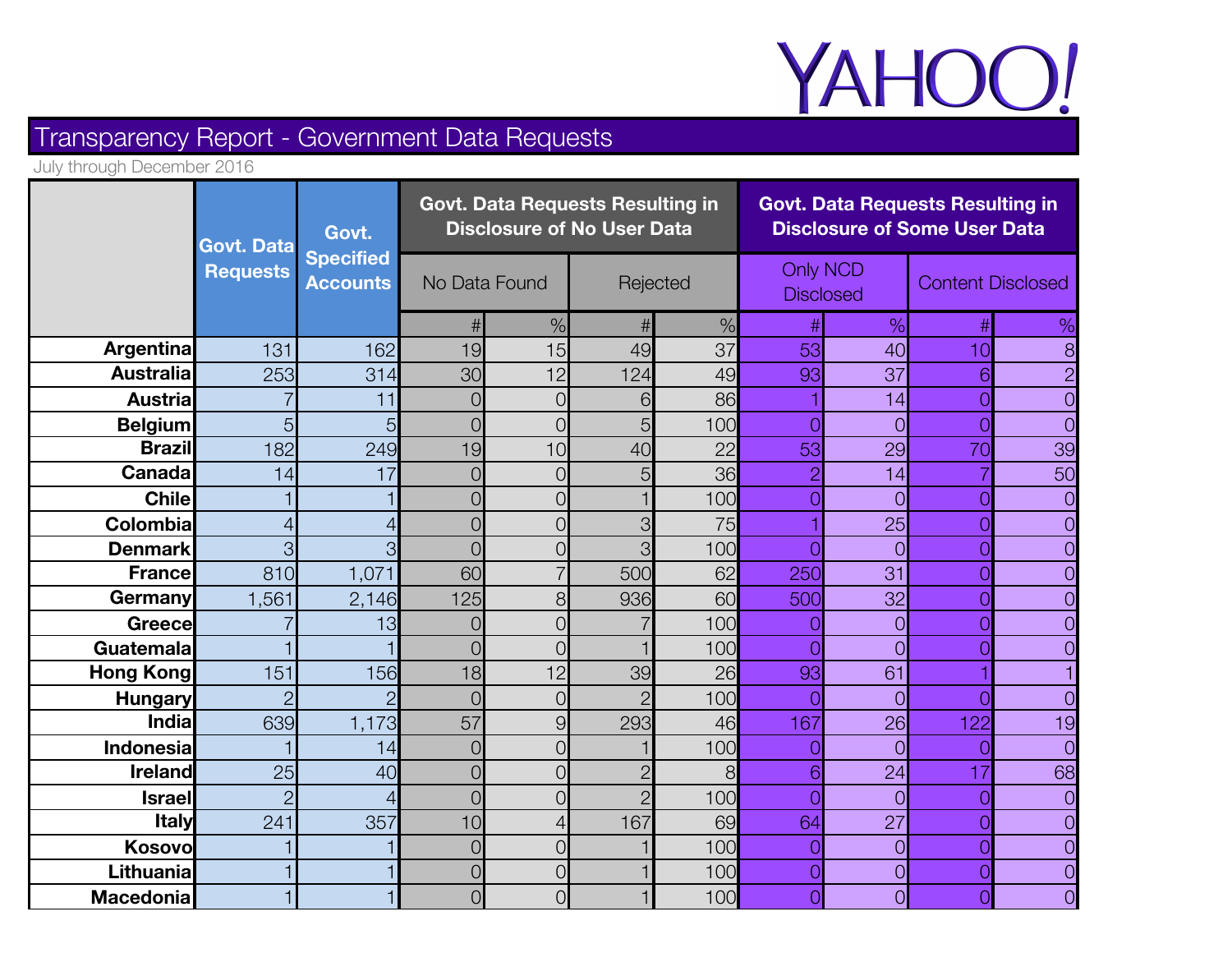| <b>Malta</b>          | 22             | 35     |        |    | 22    | 100 |       |    |       |    |
|-----------------------|----------------|--------|--------|----|-------|-----|-------|----|-------|----|
| <b>Mexicol</b>        | 33             | 55     | 6.     | 18 | 17    | 52  | 10    | 30 |       |    |
| <b>Netherlands</b>    | $\overline{2}$ | ∩      |        |    |       | 100 |       |    |       |    |
| <b>New Zealand</b>    | 10             | 12     | $\cap$ | 20 | ∩     | 30  |       | 10 |       | 40 |
| <b>Norway</b>         | $\overline{2}$ |        |        |    |       | 100 |       |    |       |    |
| <b>Philippines</b>    |                |        |        |    |       | 100 |       |    |       |    |
| <b>Portugal</b>       | റ              | 10     |        |    |       | 100 |       |    |       |    |
| Romanial              |                | $\cap$ |        |    |       | 100 |       |    |       |    |
| <b>Singapore</b>      | 65             | 73     |        | 61 | 35    | 54  | 26    | 40 |       |    |
| <b>Spain</b>          | 122            | 158    | 14     | 11 | 84    | 69  | 24    | 20 |       |    |
| <b>Sweden</b>         | 8              | 10     |        |    | 8     | 100 |       |    |       |    |
| <b>Switzerland</b>    | 3              |        |        |    |       | 100 |       |    |       |    |
| <b>Taiwan</b>         | 1,600          | 2,578  | 76     | 5  | 117   |     | 1,391 | 87 | 16    |    |
| <b>United Kingdom</b> | 1,113          | 1,581  | 121    | 11 | 474   | 42  | 517   | 46 |       |    |
| <b>United States</b>  | 4,220          | 7,745  | 433    | 10 | 210   | 5   | 2,677 | 64 | 900   | 21 |
| <b>Global Total</b>   | 11,247         | 18,015 | 994    | 9  | 3,170 | 28  | 5,929 | 53 | 1,154 | 10 |

\*\* These numbers do not include emergency requests and U.S. national security requests reported in more detail below.

# **Additional detail on U.S. National Security Requests**

| <b>Type of Request</b>                                   | <b>Number of</b><br><b>Requests</b> | <b>Number of Govt.</b><br><b>Specified</b><br><b>Accounts</b> |
|----------------------------------------------------------|-------------------------------------|---------------------------------------------------------------|
| <b>FISA Requests for</b><br><b>Disclosure of Content</b> | 0 - 499                             | 15,500 - 15,999                                               |
| <b>FISA Requests for</b><br><b>Disclosure of NCD</b>     | 0 - 499                             | 0 - 499                                                       |
| <b>National Security Letters</b>                         | ი - 499                             | ი - 499                                                       |

# **Additional detail on Emergency Requests**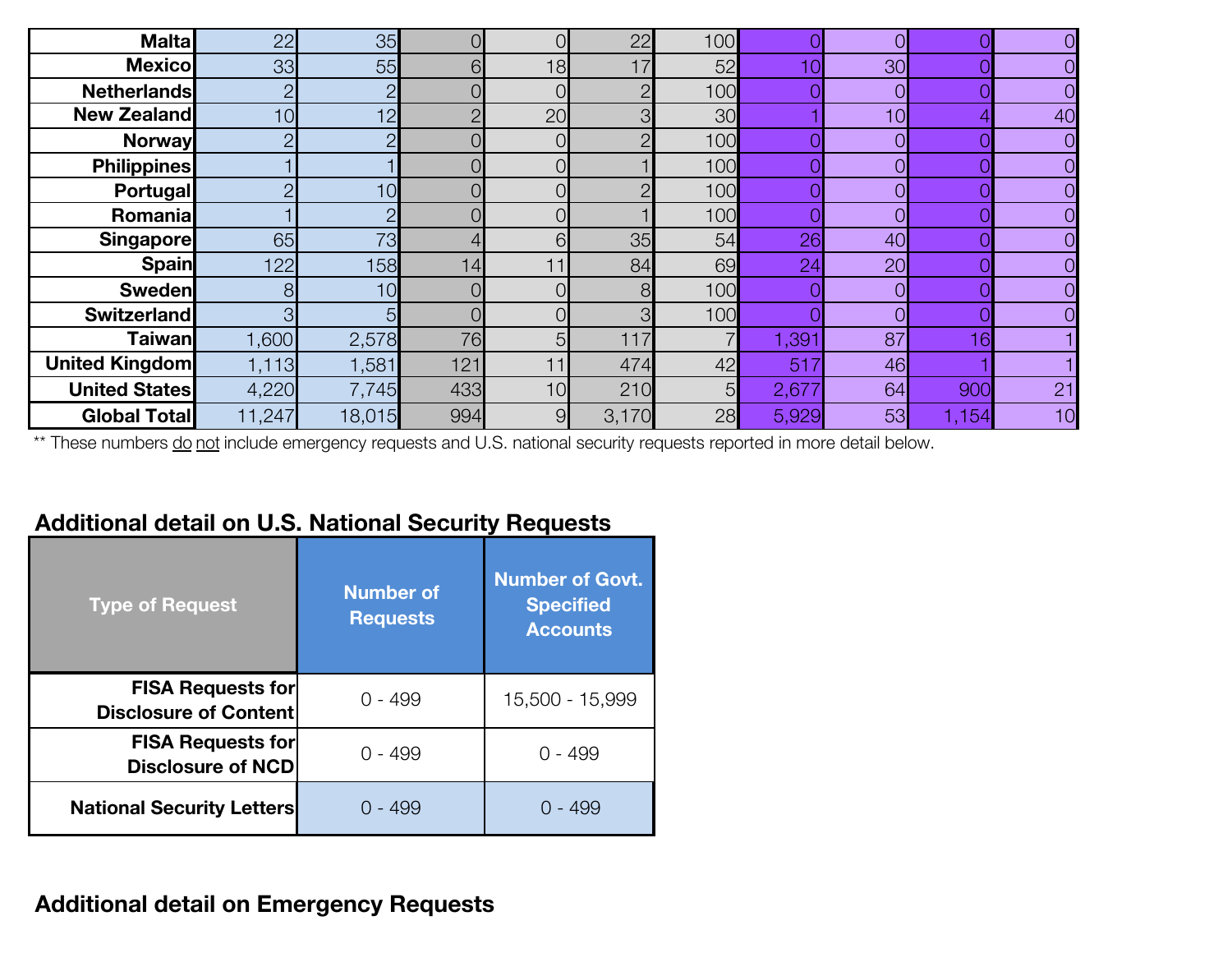| <b>Number of Requests</b> | <b>Number of</b><br><b>Accounts</b> | <b>Percentage of</b><br><b>Requests</b><br><b>Resulting in</b><br><b>Disclosure of</b><br><b>Data</b> |  |  |
|---------------------------|-------------------------------------|-------------------------------------------------------------------------------------------------------|--|--|
| 153                       | גטכי                                | 72%                                                                                                   |  |  |

# **FAQ**

# **Why are certain countries represented in Yahoo's Transparency Report while others are not?**

Beginning with the January-June 2014 reporting period the countries included in the Transparency Report are those countries that submitted a Government Data Request to Yahoo. For our first two reporting periods (January-June 2013 and July-December 2013), the countries listed are those in which Yahoo had a legal entity that received and responded to Government Data Requests during the relevant reporting period. During those reporting periods we did not include statistics associated with Yahoo entities that received fewer than five Government Data Requests during a reporting period. Those entities included Yahoo! Colombia and Yahoo! Hispanic Americas. Additionally, we do not include statistics for Yahoo! Japan, which is a joint venture operating independently from Yahoo! Inc., in which Yahoo! Inc. has a minority ownership interest.

#### **Under what circumstances will Yahoo disclose information about a user to a government agency?**

Yahoo discloses user data in response to valid legal process from a government agency with proper jurisdiction and authority. We carefully review government requests to determine the appropriate scope of data to be provided and interpret them narrowly in an effort to produce the least amount of data necessary to comply with the request.

# **Does Yahoo ever disclose user data to government agencies without first receiving legal process?**

We may voluntarily disclose user data to a government agency in the rare instance where we conclude that disclosure without delay is necessary to prevent imminent danger of death or serious physical injury to any person, as permitted by law. Even in such circumstances, we carefully review the request and construe it as narrowly as possible in light of the emergency.

# **Does this Transparency Report include statistics regarding data requests received by Yahoo from non-government entities?**

No. This Transparency Report only includes Government Data Requests. Yahoo requires non-government entities (e.g., private civil litigants) seeking user data to follow applicable legal process (e.g., obtaining a valid subpoena or court order) before disclosing any user data. When Yahoo receives valid legal process from non-government entities, we carefully review and narrowly interpret such requests in an effort to produce the least amount of data necessary to comply with the request. Except where prohibited by law, our policy is to explicitly notify our users about third-party requests for their information prior to disclosure,